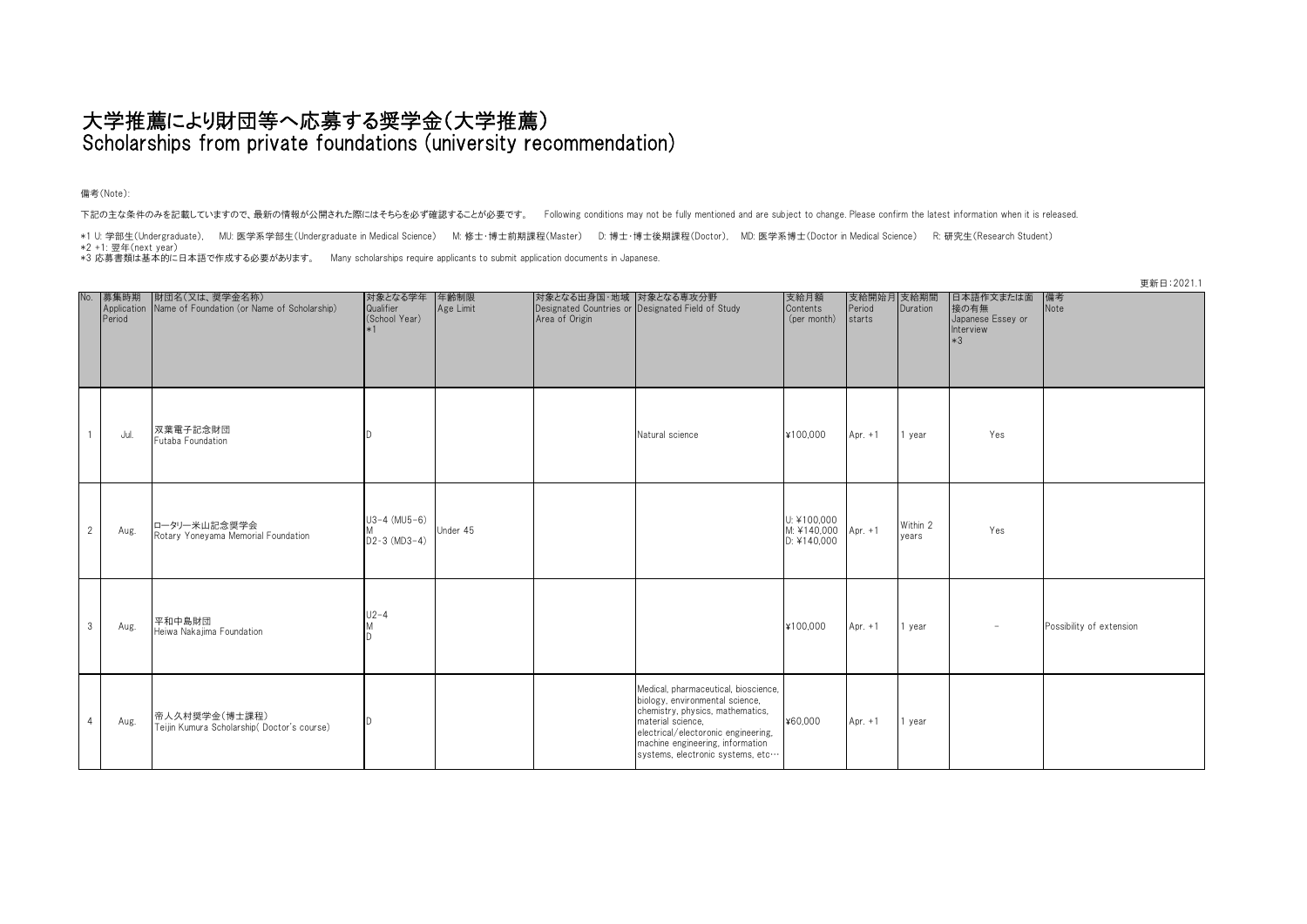| 5              | Sep. | JTグローバル奨学金制度<br>JT Global Scholarship Program                                | M<br><sup>D</sup> | Under 35    | Some of Asian countries                                                                                                                        |                                                                                                 | ¥130,000               | Apr. $+1$            | 2 year                                                  | Yes | No longer available      |
|----------------|------|------------------------------------------------------------------------------|-------------------|-------------|------------------------------------------------------------------------------------------------------------------------------------------------|-------------------------------------------------------------------------------------------------|------------------------|----------------------|---------------------------------------------------------|-----|--------------------------|
| 6              | Sep. | 綿貫国際奨学財団<br>Watanuki International Scholarship Foundation                    | D                 |             | Asia Pacific region                                                                                                                            |                                                                                                 | ¥150,000               | Apr. $+1$            | 1 year                                                  | Yes | Possibility of extension |
| $\overline{7}$ | Sep. | 大成建設外国人留学生奨学金<br>Taisei Kensetsu International Student Scholarship           |                   |             | Some of Asian countries Engineering                                                                                                            |                                                                                                 | ¥150.000               | Apr.                 | Until the<br>end of a<br>course<br>(Judged<br>annually) | Yes |                          |
| 8              | Sep. | 豊田通商留学生奨学金<br>Toyota Tsusho Corporation International Student<br>Scholarship | U3                | 26 or under | some contires in<br>Southeast Asia, Central<br>Asia, the Middle East,<br>Africa, Russia, East<br>Europe, Central America,<br>and South America | Economy, Law (Social Sciences),<br>Humanities, Science, and<br>Engineering                      | ¥100,000               | Apr. $+1$            | 2 years                                                 |     |                          |
| 9              | Oct. | 大塚敏美育英奨学財団<br>Otsuka Toshimi Scholarship Foundation                          | n.                | Under 38    |                                                                                                                                                | Medicine, Medical Science, Business ¥1,500,000<br>Economics, Business Administration ¥1,000,000 | ¥2,000,000<br>per year | Oct. or<br>Apr. $+1$ | 1 year                                                  |     | Possibility of extension |
| 10             | Oct. | 東燃国際奨学財団<br>Tonen International Scholarship Foundation                       | M1<br>n.          | 35 or under |                                                                                                                                                |                                                                                                 | ¥140,000               | Apr.                 | 1 year                                                  | Yes | Possibility of extension |
| 11             | Oct. | 川嶋章司スカラーシップ基金<br>Kawashima Shoji Memorial Scholarship Foundation             | $U3 - 4$          |             |                                                                                                                                                | Humanities, Social Science,<br>Science, and Technology                                          | ¥100,000               | Apr. $+1$            | Within 2<br>vears                                       | Yes |                          |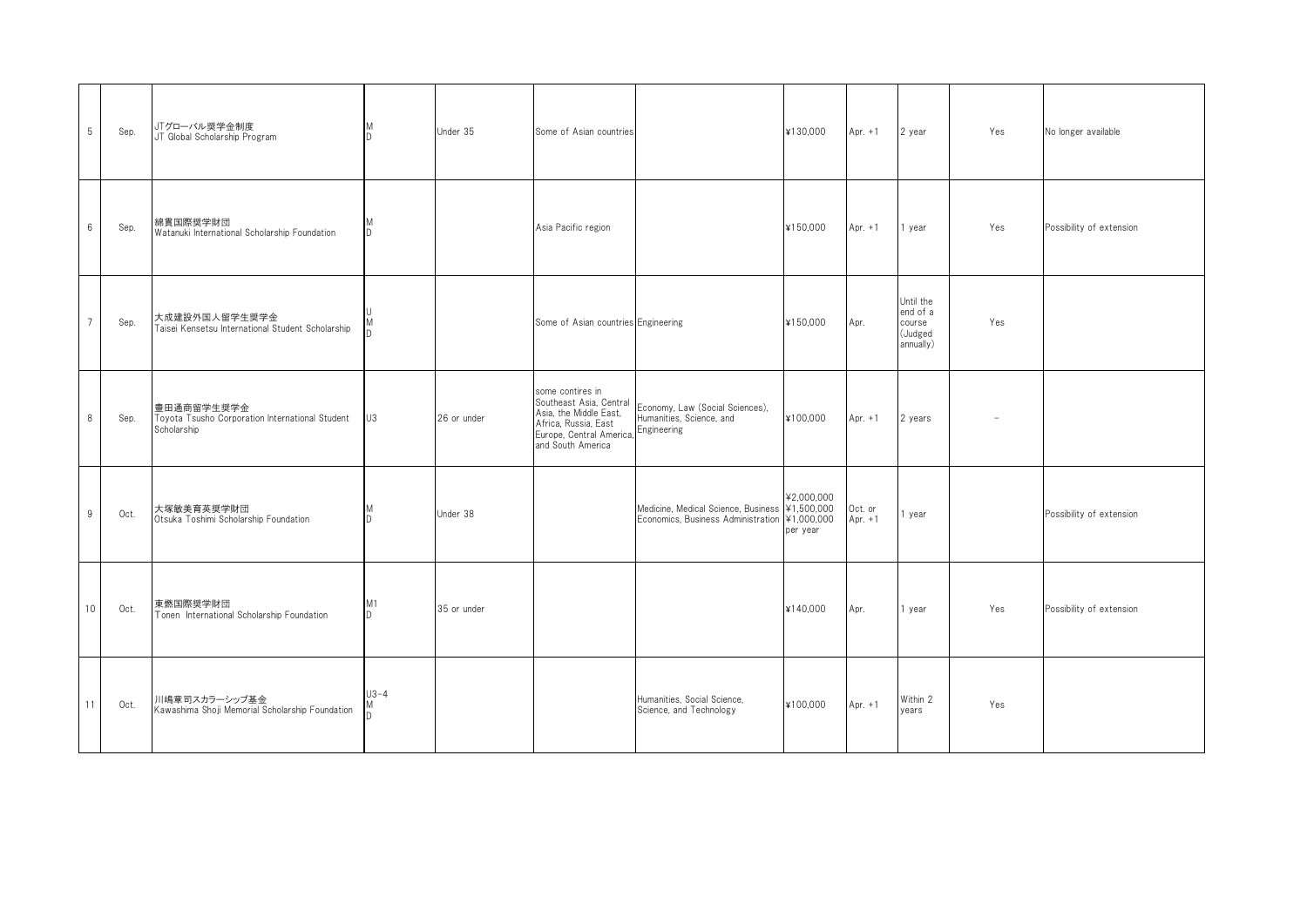| 12 | Oct. | 生命保険協会留学生奨学金<br>Insurance Assosication Scholarship                  | M<br>D                              |             | Some of Asian countries |                                | ¥100,000                           | Apr.      | 2 years           | Yes |                                         |
|----|------|---------------------------------------------------------------------|-------------------------------------|-------------|-------------------------|--------------------------------|------------------------------------|-----------|-------------------|-----|-----------------------------------------|
| 13 | Oct. | ロッテ国際奨学財団<br>Lotte International Scholarship Foundation             | M                                   | Under 35    | Asian countries         |                                | ¥180,000                           | Apr. $+1$ | 2 years           | Yes |                                         |
| 14 | Oct. | ヤマハ発動機国際友好基金<br>YAMAHA motor International Friendship<br>Foundation | M                                   | Under 30    |                         | Engineering                    | ¥100,000                           | Apr. $+1$ | Within 2<br>years | Yes | No longer available                     |
| 15 | Oct. | 国際協和奨学会<br>International Kyowa Scholarship Foundation               | $U2-4(MU4)$<br>M1<br>D <sub>1</sub> |             |                         |                                | ¥120,000                           | Apr. $+1$ | 2 years           | Yes |                                         |
| 16 | Oct. | みずほ国際交流奨学財団<br>Mizuho International Foundation                      | M                                   | 35 or under |                         | Humanities, and Social Science | ¥120,000                           | Apr. $+1$ | 2 years           | Yes | Must receive the scholarship for 2years |
| 17 | Oct. | JEES・JX 石油開発インドネシア留学生奨学金<br>JEES Scholarship                        | M1                                  |             | Indonesia               | Engineering                    | ¥60,000                            | Oct.      | 2 years           | Yes |                                         |
| 18 | Oct. | 食生活研究会<br>The Foundation For Dietary Scientific Research            | ID.                                 |             |                         | Humanities, Natural science    | ¥1.000,000<br>(one-off<br>payment) | Apr.      | 1 year            | Yes |                                         |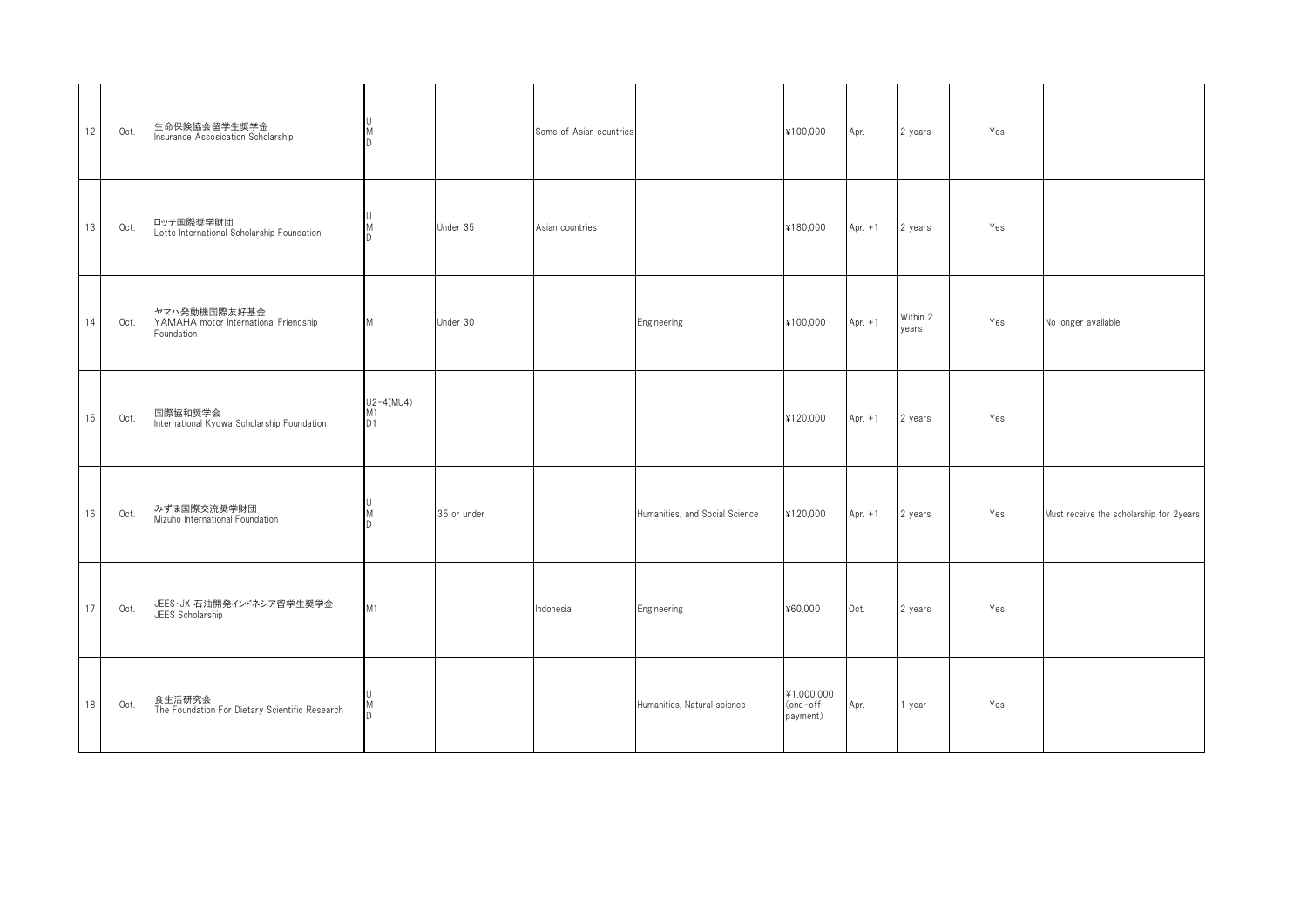| 19 | Oct. | 清水育英<br>The Foundation For Dietary Scientific Research                    | $U2-3$<br>M                                 | U: Under 31<br>M: Under 38   |                                                                                                                                                                                                                              | Engineering                                                 | ¥50,000                                  | Apr.      | Until the<br>end of a<br>course<br>(Judged<br>annually) | Yes                      | GPA 3.00 and higher                                                                          |
|----|------|---------------------------------------------------------------------------|---------------------------------------------|------------------------------|------------------------------------------------------------------------------------------------------------------------------------------------------------------------------------------------------------------------------|-------------------------------------------------------------|------------------------------------------|-----------|---------------------------------------------------------|--------------------------|----------------------------------------------------------------------------------------------|
| 20 | Nov. | 岩城留学生奨学会<br>Iwaki international student Scholarship Foundation            | ID                                          |                              | Asian countries                                                                                                                                                                                                              | Medicine, Pharmaceutical Sciences,<br>and Organic Chemistry | ¥100,000                                 | Apr. $+1$ | 2 years                                                 |                          | No longer available                                                                          |
| 21 | Nov. | 三菱商事留学生奨学金<br>Mitsubishi Corporation International Student<br>Scholarship | $U2-4$<br>M<br>D1                           |                              |                                                                                                                                                                                                                              |                                                             | U:¥100,000<br>M: ¥150,000<br>D: ¥150,000 | Apr. $+1$ | Until the<br>end of a<br>course<br>(Judged<br>annually) | $\overline{\phantom{a}}$ | Possibility of extension                                                                     |
| 22 | Nov. | 共立国際交流奨学財団奨学金<br>Kyoritsu International Foundation Scholarship            | $U2-3$<br>M <sub>1</sub><br>$\overline{D2}$ |                              | Korea, China, Taiwan,<br>Hongkong, Mongol,<br>Vietnam, Laos,<br>Cambodia, Thai.<br>Myanmar, Malaysia,<br>Singapore, Indonesia,<br>Philippines, India, Sri<br>Lanka, Pakistan,<br>Bangladesh, Nepal,<br>Korea, China, Taiwan, |                                                             | ¥100.000                                 | Apr. $+1$ | 2 years                                                 | Yes                      |                                                                                              |
| 23 | Nov. | 株式会社共立メンテナンス奨学基金奨学金<br>Kyouritsu Maintenance Scholarship                  | $U2-3$                                      |                              | Hongkong, Mongol,<br>Vietnam, Laos,<br>Cambodia, Thai,<br>Myanmar, Malaysia,<br>Singapore, Indonesia,<br>Philippines, India, Sri<br>Lanka, Pakistan,<br>Bangladesh, Nepal.                                                   |                                                             | ¥60,000                                  | Apr. $+1$ | 1 year                                                  | Yes                      |                                                                                              |
| 24 | Nov. | マブチ国際育英財団<br>Mabuchi International Scholarship Foundation                 |                                             |                              | Asian countries                                                                                                                                                                                                              |                                                             | ¥100,000                                 | Apr.      | 1 year                                                  | Yes                      | Applicant must have passed Japanese<br>Language Teaching Competency Test<br>with good grade. |
| 25 | Nov. | 井内アジア留学生記念財団<br>luchi Foundation                                          |                                             | U: Under 27<br>M.D: Under 35 | Myanmar                                                                                                                                                                                                                      |                                                             | ¥30,000                                  | Apr.      | Until the<br>end of a<br>course<br>(Judged<br>annually) |                          |                                                                                              |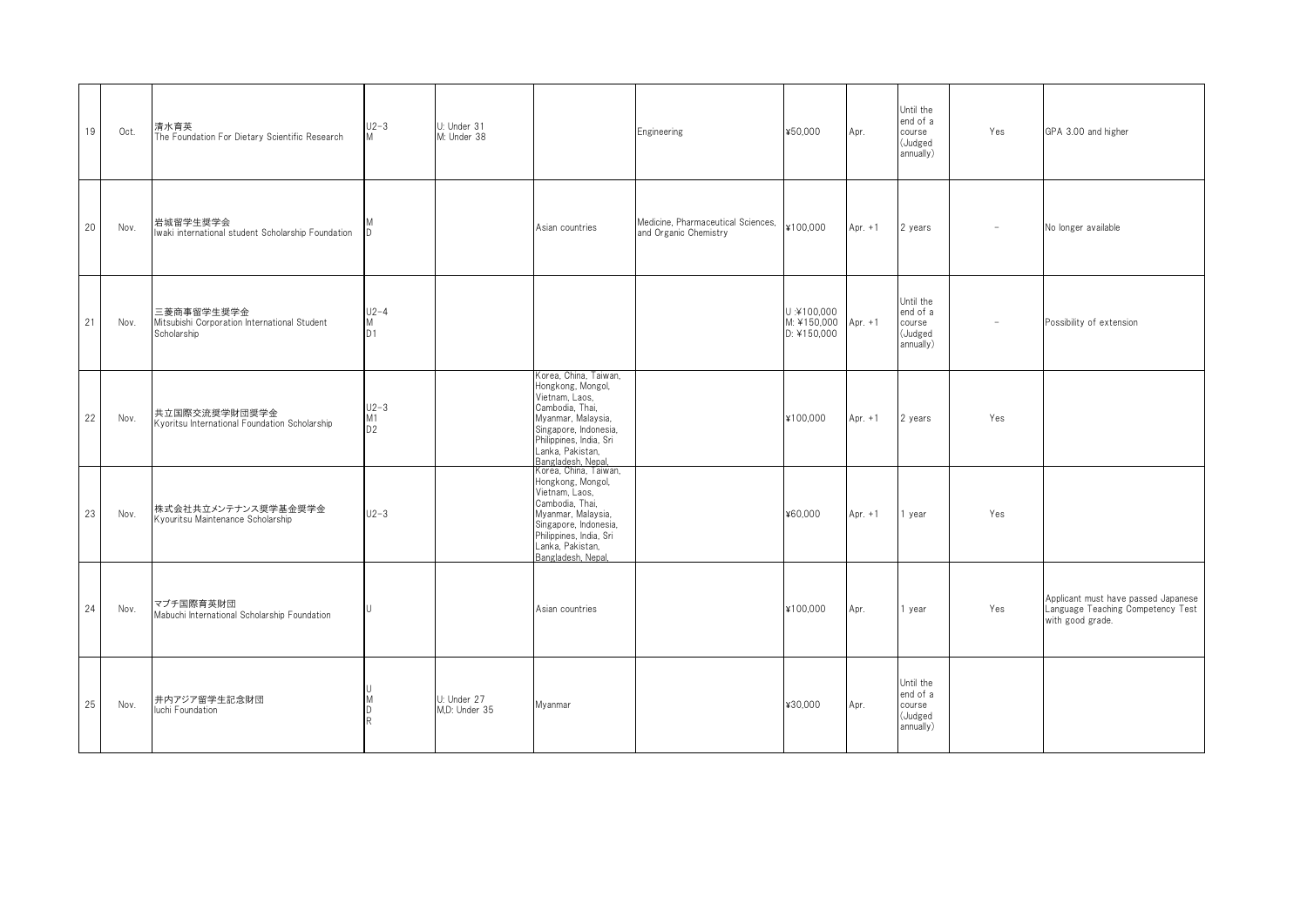| 26 | Dec. | ユアサ国際教育学術交流財団<br>Yuasa International Foundation   | $D(MD1-4)$                | 35 or under | East Asia (incl. Russian<br>far east), and Souteast<br>Asia                                                                                        |                                                        | ¥100,000 | Apr.      | 1 year                                                  | Yes                      |                                                                                                                                      |
|----|------|---------------------------------------------------|---------------------------|-------------|----------------------------------------------------------------------------------------------------------------------------------------------------|--------------------------------------------------------|----------|-----------|---------------------------------------------------------|--------------------------|--------------------------------------------------------------------------------------------------------------------------------------|
| 27 | Dec. | 橋谷奨学会<br>Hashiya Scholarship Foundation           | U<br>M<br>D<br>R.         |             | Indonesia                                                                                                                                          |                                                        | ¥100,000 | Apr.      | Until the<br>end of a<br>course<br>(Judged<br>annually) | Yes                      |                                                                                                                                      |
| 28 | Dec. | かめのり財団<br>Kamenori Foundation                     | D<br>R                    |             | China, Hong Kong,<br>Taiwan, Korea, Brunei,<br>Cambodia, Indonesia.<br>Laos, Malaysia,<br>Myanmar, Philippines,<br>Singapore, Thailand,<br>Vietnam | Humanities and Social Science                          | ¥200,000 | Apr. $+1$ | 2 years                                                 | Yes                      | Possibility of extension                                                                                                             |
| 29 | Dec. | 安田奨学財団<br>Yasuda Scholarship Foudation            | U1                        |             |                                                                                                                                                    | Law, Economy, Business<br>Administration, and Commerce | ¥100,000 | Apr. $+1$ | 3 years                                                 | Yes                      |                                                                                                                                      |
| 30 | Jan. | 神林留学生奨学会<br>The Kanbayashi Scholarship Foundation | M2<br>D2-3                |             | East and Southeast<br>Asian countries                                                                                                              |                                                        | ¥120,000 | Apr.      | 1 year                                                  | $\overline{\phantom{a}}$ | M1 and D1 students may apply if (s)he<br>has been enrolled in Chiba University<br>for at least one year.<br>Possibility of extension |
| 31 | Jan. | SGH財団<br>SGH Foundation                           | U3 (MU5)<br>M1<br>D2 (D3) |             | <b>ASEAN Countries</b>                                                                                                                             |                                                        | ¥120,000 | Apr.      | 2 years                                                 | Yes                      | Possibility of extension                                                                                                             |
| 32 | Jan. | 旭硝子奨学会<br>The Asahi Glass Scholarship Foundation  | M1<br>$D1-2$              |             | Thailand, Indonesia,<br>China, Korea                                                                                                               |                                                        | ¥100,000 | Apr.      | 1 year                                                  | Yes                      | Possibility of extension                                                                                                             |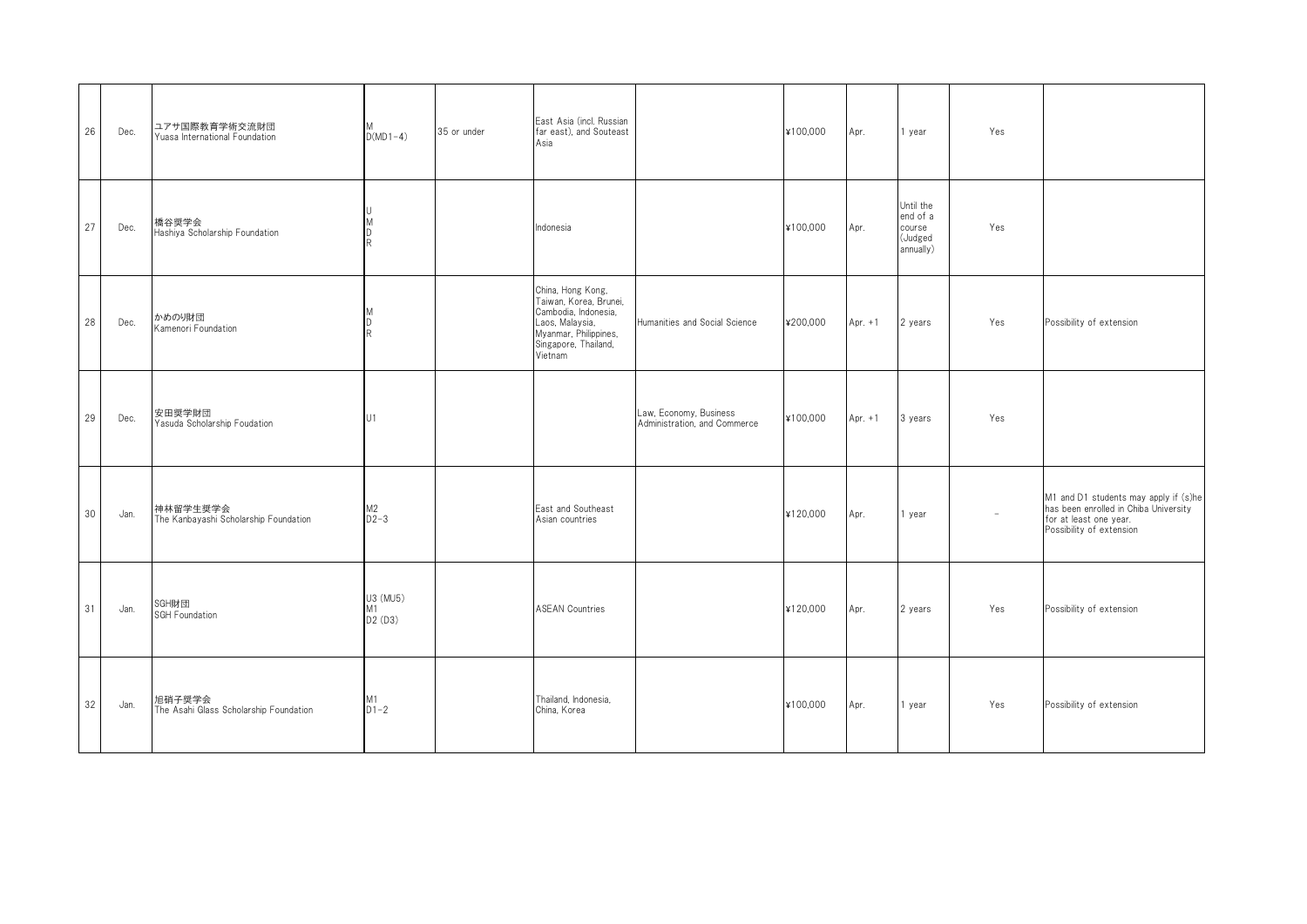| 33 | Jan. | 帝人久村奨学金(修士課程)<br>Teijin Kumura Scholarship (Master's course)      | M                     |          |                                                                                   | Medical, pharmaceutical, bioscience,<br>biology, environmental science,<br>chemistry, physics, mathematics,<br>material science,<br>electrical/electoronic engineering,<br>machine engineering, information<br>systems, electronic systems, etc | ¥50,000                                  | Apr. | 2 years |     |                          |
|----|------|-------------------------------------------------------------------|-----------------------|----------|-----------------------------------------------------------------------------------|-------------------------------------------------------------------------------------------------------------------------------------------------------------------------------------------------------------------------------------------------|------------------------------------------|------|---------|-----|--------------------------|
| 34 | Jan. | フジシール財団<br>Fuji Seal Foundation                                   | U3                    |          |                                                                                   | Faculty of Engineering.<br>Applied chemistry (especially plastic<br>product), mechanical engineering,<br>electrical and electronic engineering,<br>polymer science and engineering, or<br>design-related field.                                 | ¥100,000                                 | Apr. | 2 year  |     |                          |
| 35 | Feb. | アシュラン国際奨学財団<br>ASSURAN International Scholarship Foundation       | $U2-4$<br>Μ<br>D.     | Under 35 | Asian countries                                                                   |                                                                                                                                                                                                                                                 | ¥100,000                                 | Apr. | 2 years | Yes |                          |
| 36 | Mar. | JEES奨学金 留学生奨学金(少数受入国)<br>JEES Scholarship (Minority host country) | U<br>M<br>D           |          |                                                                                   |                                                                                                                                                                                                                                                 | ¥50,000                                  | Apr. | 2 years |     |                          |
| 37 | Mar. | イオン・スカラシップ<br>Aeon Scholarship                                    | M                     |          | China, Korea, Malaysia,<br>Thailand, Taiwan,<br>Indonesia, Phillipine,<br>Vietnam | Except Medicine, Pharmaceutical<br>Sciences, the science of religion,<br>and Education                                                                                                                                                          | ¥100,000<br>plus tuition fee Apr.        |      | 2 years | Yes |                          |
| 38 | Mar. | JEES奨学金 留学生奨学金(修学)<br>JEES Scholarship(Study)                     | $U2 - 4$ (MU2-6)<br>D |          |                                                                                   |                                                                                                                                                                                                                                                 | ¥40,000                                  | Apr. | 2 years |     |                          |
| 39 | Mar. | 朝鮮奨学会<br>Korean Scholarship Foundation                            | $U2-4$<br>M<br>D.     |          | Korea<br>North Korea                                                              |                                                                                                                                                                                                                                                 | U: $425,000$<br>M: ¥40,000<br>D: 470,000 | Apr. | 1 year  | Yes | Possibility of extension |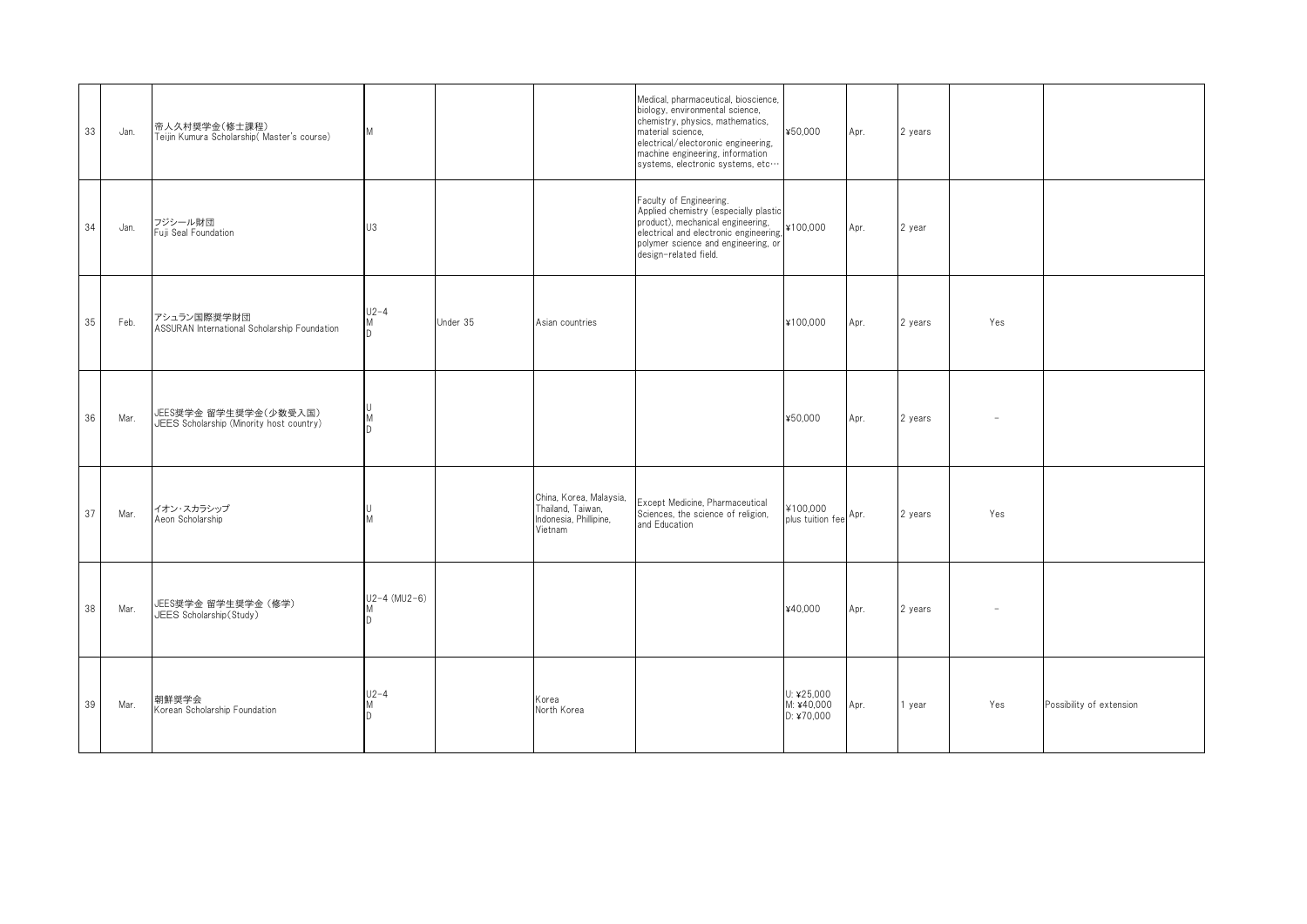| 40 | Mar. | ヒロセ国際奨学財団<br>Hirose International Scholarship Foundation   | M<br>ID.       | 35 or under | Asian countries        |                                                                                 | U:¥180000<br>$M.D.42000000$ Apr. |           | 1 year                                                  | $\overline{\phantom{a}}$ | Possibility of extension                |
|----|------|------------------------------------------------------------|----------------|-------------|------------------------|---------------------------------------------------------------------------------|----------------------------------|-----------|---------------------------------------------------------|--------------------------|-----------------------------------------|
| 41 | Apr. | ドコモ留学生奨学金<br>Docomo International Student Scholarship      | M <sub>1</sub> |             |                        | Some of Asian countries Communication, and<br>Information Processing Technology | ¥120,000                         | Apr.      | 2 years                                                 | Yes                      |                                         |
| 42 | Apr. | 国土育英会<br>Kokudo Scholarship Foundation                     | M<br>ID.       |             |                        |                                                                                 | ¥100,000                         | Apr.      | Until the<br>end of a<br>course<br>(Judged<br>annually) |                          |                                         |
| 43 | Apr. | 安田奨学財団(スポーツ枠)<br>Yasuda Scholarship Foudation (Sports)     | $U1 - 3$       |             |                        |                                                                                 | ¥100,000                         | Apr. $+1$ | Until the<br>end of a<br>course<br>(Judged<br>annually) | Yes                      |                                         |
| 44 | Apr. | 髙山国際教育財団<br>Takayama International Education Foundation    | U1             | Under 30    | Asian countries        |                                                                                 | ¥130,000                         | Apr.      | 2 years                                                 | Yes                      |                                         |
| 45 | Apr. | 前田増三記念奨学基金<br>Maeda Masuzo Memorial Scholarship Foundation | M1             | 30 or under |                        | Humanities, and Social Science                                                  | ¥50,000                          | Apr.      | 2 years                                                 |                          | Must receive the scholarship for 2years |
| 46 | Apr. | 長坂国際奨学財団<br>Nagasaka International Scholarship Foundation  | U2, 3, 4       |             | <b>ASEAN Countries</b> |                                                                                 | ¥50,000                          | Apr.      | 2 years                                                 | Yes                      |                                         |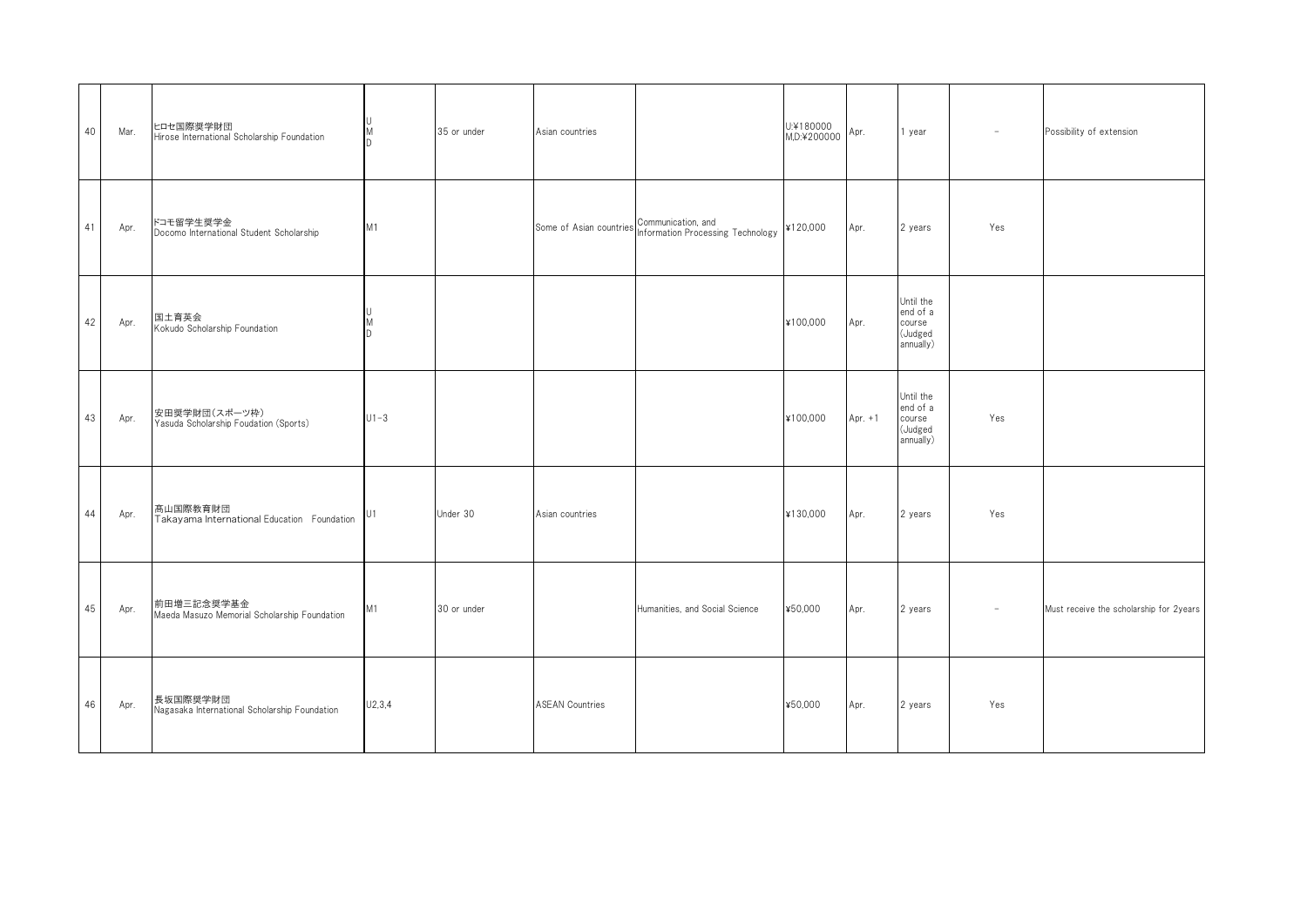| 47 | Apr. | 味の素奨学会<br>Ajinomoto Scholarship Foundation                                 | M<br>ID.             | Under 30    | American countries        | Asian, Africa and South Food Science, Nutritional Science,<br>and Health Science | ¥150,000                                                                        | Apr. | Within 2<br>years           | Yes                      |                        |
|----|------|----------------------------------------------------------------------------|----------------------|-------------|---------------------------|----------------------------------------------------------------------------------|---------------------------------------------------------------------------------|------|-----------------------------|--------------------------|------------------------|
| 48 | Apr. | 学習奨励費(一般枠)<br>JASSO's Honors Scholarship                                   | M<br>D<br>R          |             |                           |                                                                                  | ¥48,000                                                                         | Apr. | 1 year                      |                          |                        |
| 49 | Apr. | 学習奨励費(予約者枠)<br>JASSO's Honors Scholarship (Reservation Program) U1         |                      |             |                           |                                                                                  | ¥48,000                                                                         | Apr. | 1 year                      | $\overline{\phantom{a}}$ | Excellent score in EJU |
| 50 | Apr. | 日揮·実吉奨学会<br>JGC-S Scholarship Foundation                                   | M<br>D<br>R          |             |                           | Science & Technology (except<br>Medical, Pharmaceutics Science,<br>Dentistry)    | ¥300,000<br>(one-off<br>payment)                                                | Apr. | 1 year                      |                          |                        |
| 51 | May. | 金子国際文化交流財団<br>Kaneko Foundation for International Cultual<br>Communication | $U3 - 4$<br>M<br>ID. |             | the Pacific rim countries |                                                                                  | ¥60,000                                                                         | Apr. | 1 year                      | $\overline{\phantom{a}}$ |                        |
| 52 | Jun. | KDDl財団<br>KDDI Foundation                                                  | M<br>ID.             | 35 or under |                           | IT on Law, Politics, Economics,<br>Society, Culture, and Technology              | ¥100,000                                                                        | Apr. | 6 months<br>or 12<br>months |                          |                        |
| 53 | Jun. | 双日国際交流財団<br>Sojitsu Foundation                                             | U3,4<br>M<br>D       |             |                           |                                                                                  | First Award<br>¥80,000<br>Second Award Oct.<br>¥200,000<br>(one-off<br>payment) |      | 1 year                      | $\overline{\phantom{a}}$ |                        |